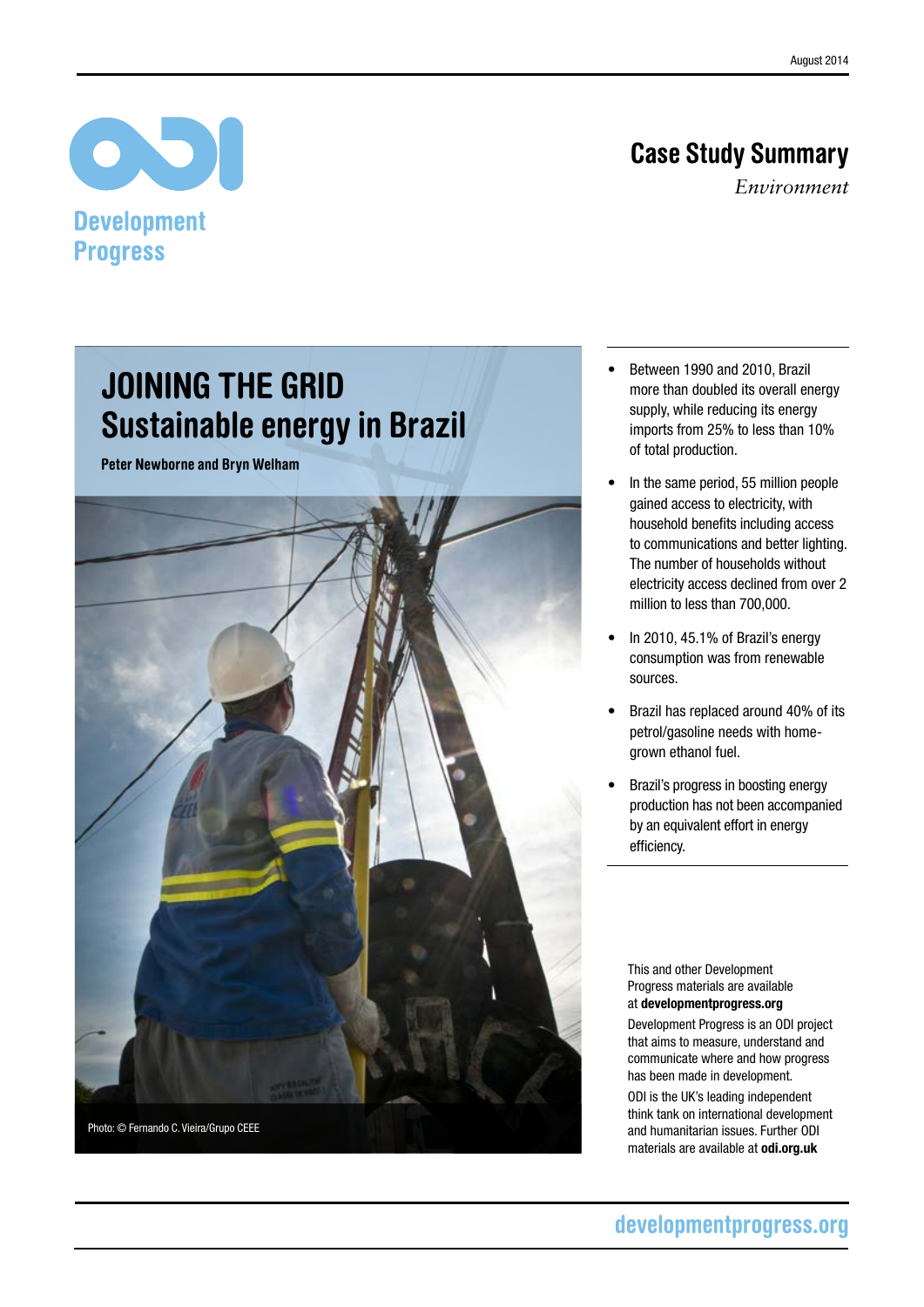## Why sustainable energy in Brazil?

This is a case study of development and implementation of national energy policy. Brazil is often cited as an example of good practice and of divergence from the 'norm' among upper-middle-income countries. Brazil's continental-sized territory and broad natural resource endowment offer a range of energy options: hydropower, bio-fuels, wind and solar energy, as well as thermal power including fossil fuels. This presents policy-makers with a number of different possibilities for energy development.

Brazil has certainly achieved impressive progress in increasing energy production to supply its fast growing economy and population, with noticeably lower emissions of greenhouse gases (GHGs) than in comparable countries. What also emerges, however, are some problems and failures – the country's record is more nuanced than its international reputation suggests.

### What progress has been achieved?

### 1. Growth in energy production

Brazil's policy-makers, planners and engineers have been very effective in expanding its energy production. Over the period 1990-2010 – the focus of this study – the country's energy supply more than doubled. This compares with, in the same period, an increase of 32% in population, from 144.82 to 190.75 million (IBGE, 2013), and of 40% in gross national income (GNI) per capita, from \$6,984 to \$9,891 (at purchasing power parity of US\$ 2005) (World Bank, 2013). Energy supply, in other words, has grown at a faster rate than population and national income (per head).

# 'God is Brazilian' – President Lula, upon reporting Brazil's discovery of offshore oil and gas deposits

All of its energy sources saw a steady increase<sup>1</sup> in production between 1990 and 2010, according to the research arm Empresa de Pesquisa Energética (EPE) of the ministry responsible for energy Ministério de Minas e Energia (MME), as shown in Figure 1.

From 1990 to 2010, per capita electricity use increased by over 60%, and total electricity power consumption more than doubled, although there was a noticeable decline during the power crisis of 2000-2001 when electricity was briefly rationed.

### Figure 1: Composition of primary energy production (1990-2010)



*Source: EPE, 2011*

### 2. Reduction in energy imports

The significant expansion of energy and electricity generation was achieved at the same time as a sustained reduction in energy imports. Between 1990 and 2010, Brazil's dependence on external energy declined from 25% to less than 10% of the country's total production. In the liquid fuel sector, some studies suggest that Brazil has now replaced as much as 40% of its petrol/gasoline needs with home-grown ethanol fuel.<sup>2</sup>

#### 3. Extending access to electricity

The electricity produced has been made more widely available to Brazilian households. The 1990-2010 period saw substantial progress in extending access to electricity and the benefits that it brings – for example, young people being able to study after dark, as well as wider access for adults and children to TV, radio and other media, allowing greater social and political integration. In 1990, 92% of Brazilian households had electricity. From that strong base, by 2010, *urban* electricity access stood at 99.1%. That compares with Latin American and the Caribbean (LAC) overall, where the urban coverage was a little less, at 98%

All except firewood – historically the principal energy source.

See http://sugarcane.org/sugarcane-products/ethanol.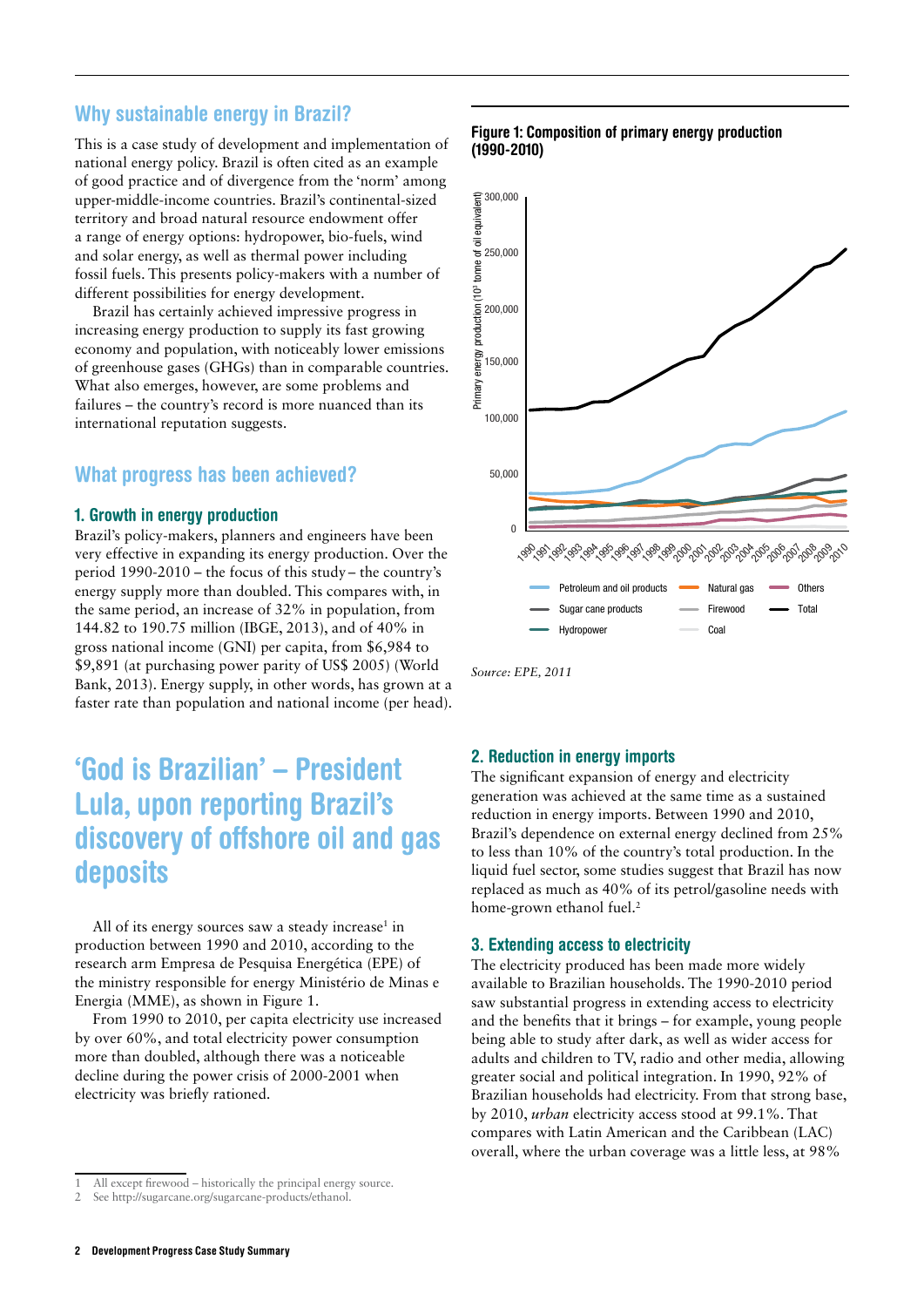

in 2010. The equivalent figures for *rural* electricity access are 89.7% in Brazil and 84% in LAC – a slightly larger difference.

In terms of absolute numbers, 55 million additional users gained access to electricity between 1990 and 2010. In 2000 (according to the national census), some 2 million Brazilian households had no electricity connection, but by 2010 that figure had dropped to 700,000, of which 200,000 (29%) were below the poverty line (IBGE, 2010). Affordability for poorer households is supported by the operation of discounted tariffs for families on low incomes, assisted by the *Bolsa Familia* and other social protection programmes.

# 'Brazil has achieved a high share of renewable energy in its total domestic consumption' – Sustainable Energy for All, 2013

This progress in expanding connections is even more striking given the size of the Brazilian national grid – see infographic above – which extends for over 100,000 km (EPE, 2013a), a major feat of engineering and management. There are, nevertheless, physical and economic limits to further expansion of the grid; other energy solutions – off-grid or mini-grid – will be required for the remaining most isolated and remote communities. The 'big country' syndrome has its disadvantages.

### 4. Renewable energy

Hydropower is the principal source of electricity supply in Brazil, while ethanol is used as a liquid fuel both in its own right and as a blending agent – 'flex-fuel' engines have been developed, capable of running on both petrol and ethanol interchangeably. The use of bagasse – a by-product of ethanol production that can be burned as fuel to generate power – has also seen rapid growth over the past two decades as extraction of energy from sugarcane waste products has improved (Furtado et al., 2011).

While hydropower's contribution to domestic electricity supply doubled between 1990 and 2010, the *proportion* of electricity produced by hydropower decreased from 86% in 1990 to 72% in 2010 (SE4ALL, 2013). The proportion of electricity generation capacity from thermal power systems as a reserve source – predominantly fossil fuel – has risen correspondingly. Brazil's energy mix is becoming less 'green', as reflected in Figure 2 (overleaf). It is clearly more a country of renewable *electricity* than renewable energy.

Given its relatively strong performance in delivering renewable energy, Brazil produces low energy-related GHG emissions in comparison with other countries – see Figure 3 (overleaf).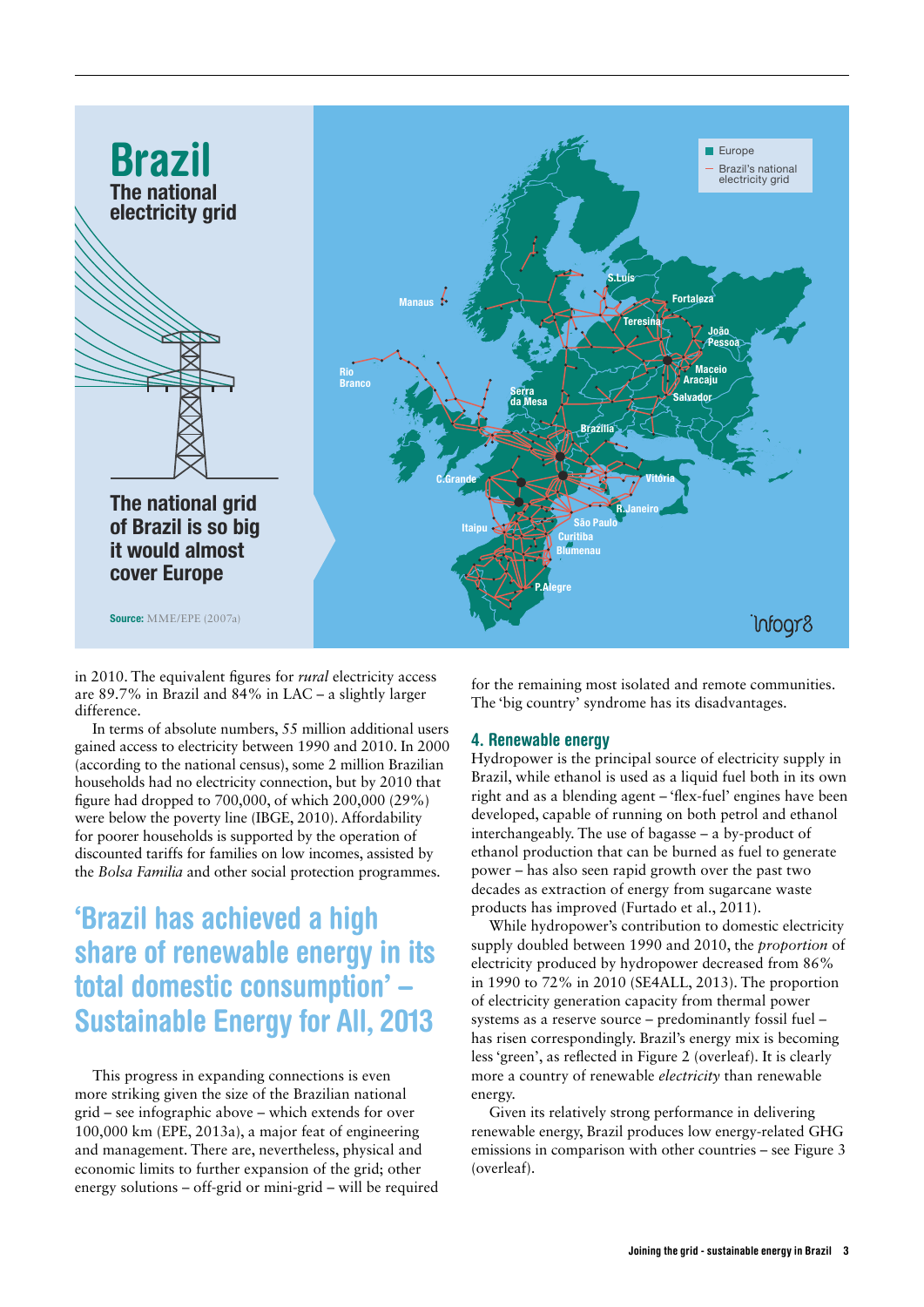### Figure 2: Evolution of renewable and non-renewable elements in domestic energy supply: 1990-2012

#### Figure 3: CO<sup>2</sup> equivalent emissions



*Source: EPE, 2013a*

A challenge for Brazil will be to maintain its proportion of renewables as the recently discovered offshore oil and gas deposits become available. Wind and solar power currently make a small contribution, despite wide acknowledgement of their potential and some recent increases in capacity (EPE, 2013a and 2013b).

#### 5. Energy efficiency and intensity

In comparison with the above story of progress in energy production that has supported economic activity and provided benefits for households and other individual energy users, the country's record on energy efficiency is poor. Energy intensity – energy used per unit of production – has marginally *increased* over the two decades, 1990- 2010. Government-sponsored programmes for energy conservation have received only modest funding and are either operating at much reduced capacity or have ceased altogether. Brazil is going in the opposite direction to the global target of improvement in energy intensity (SE4ALL, 2013). This lack of attention to demand management is, one sector specialist commented, 'a serious aspect of energy policy requiring urgent change'.

*Source: World Bank, 2013*

### What are the factors driving change?

#### 1. Sustained high-level political consensus

Brazil's energy policy from 1990 to 2010 has shown remarkable consistency in its principal objectives, maintained across successive administrations. A key driver has been the goal of national energy security. The 1970s oil shock with its dramatic rise in the price of oil and corresponding rapid deterioration of Brazil's macroeconomic position strongly influenced the country's energy policy for subsequent decades, making it a priority to reduce imports and develop domestic energy sources: hydropower capacity (for electricity), national oil production and ethanol use (to reduce oil demand). In terms of expanding household electricity access, two government programmes – *Luz no Campo* (Electricity in the Countryside) and subsequently *Luz para Todos*  (Electricity for All) – have been delivered since the late 1990s under two different governments. This consistency in policy has sustained the incentives needed for the medium/long-term planning that energy development requires.

### 2. A positive financing environment

Brazil's progress has also been due to its development of a supportive financing environment. The government has used Brazil's national development bank (BNDES)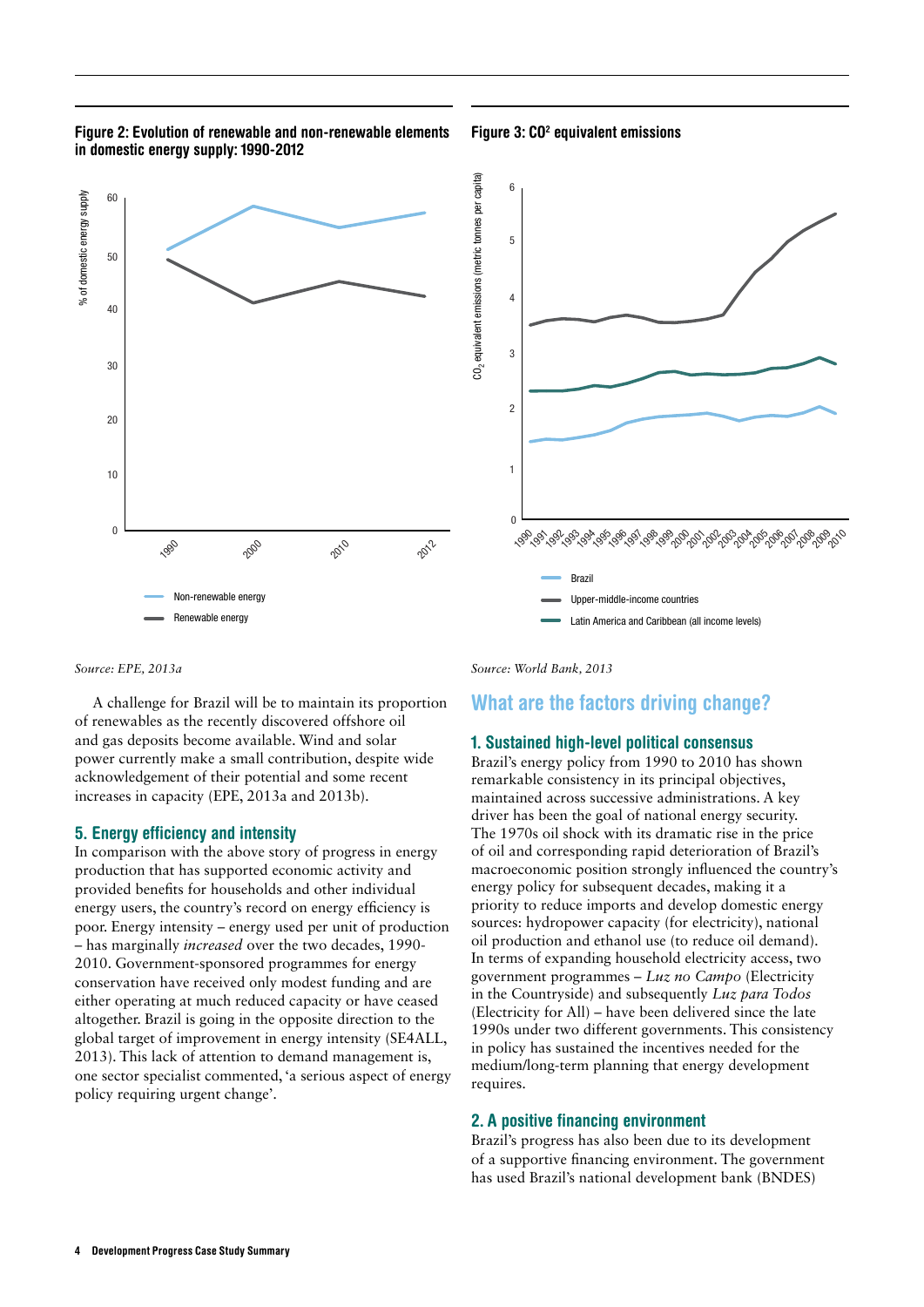to provide subsidised financing for the construction of new electricity generation and transmission. Meanwhile, reforms of the energy sector (see below) allowed for the private finance that now predominates in the funding of new infrastructure. Interviewees familiar with large hydropower projects emphasised that this private finance would not have been available without the complementary concessional funding provided by BNDES, and that the public sector alone would have struggled to provide the quantity of financing required to deliver the expansion in electricity infrastructure that Brazil has seen over the 1990-2010 period.

# 'The impact of the 1970s oil shocks cannot be underestimated' – Energy sector academic

Some government subsidies have been provided to stimulate investment in renewable energy through two initiatives: PRODEEM – R\$60m (\$25m3 ) from 2001 – and PROINFA – up to R\$5.5bn (\$1.83bn) from 2002. In relation to extending electricity access, for *Luz no Campo*, R\$2.68bn (\$1.48bn) was provided from government sources, and most notably under *Luz para Todos*, public spending totalling R\$15.7bn (\$8.9bn) to 2010 was made available from federal and state governments.

Brazil has not been a major recipient of official development assistance (ODA), receiving over the 1990- 2010 period less than 1% of its GNI as ODA for all sectors, including energy (World Bank, 2013). Brazil's energy development trajectory has, in other words, been the result of domestic, rather than external, provision.

#### 3. Improvements in electricity sector regulation

The energy sector in Brazil has been engaged in a process of 'learning from mistakes'. The first electricity sector reforms of the 1990s resulted in substantial imbalances that most commentators believe were responsible for the mismatch in supply and demand that led to the 2000-2001 power crisis with rolling blackouts, alongside a period of drought that reduced the river flows and water storage on which hydropower depends. The blackouts were very unpopular and their memory is still etched in the minds of policy-makers today. The subsequent 'reform of the reforms' in 2004-2005 left some principles in place, notably the idea of independent sector regulators and the leading role of private finance in new infrastructure, while reintroducing a greater role for state planning – resulting in a 'middle way'.

### 4. Improvements in the management of large hydropower projects

Sustained high-level policy support for development of technical capacity in hydraulic engineering and associated disciplines was a major factor in Brazil's exploitation of large hydropower from 1990 to 2010. A further driver has been improvements in the development and management of hydropower plants as individual projects – or at least the *capacity* to deliver improved practice.

Improved practice does not mean that there are no 'losers' in hydropower projects, alongside 'winners' (including those who benefit from electricity). Mitigating and compensating for impacts is not the same as avoiding them altogether. The question arises of how many more hydropower plants will be needed in Brazil, particularly in the Amazon (see below).

### 5. Investment in ethanol-related research and development

A further driver of Brazil's progress in developing sustainable energy has come from sustained investment in new technologies for ethanol production. A significant proportion of this technology development has come from public action. From the beginning of the 'PRO-ALCOOL' programme in the 1970s, there has been public investment in improvement of sugarcane yields and ethanol extraction. The existence of a sustained and robust market for ethanol products as a result of government intervention provided clear incentives for additional private research and development. The structuring of the market to mandate ethanol's application as a blending agent and promote its use as a separate fuel spurred ethanol producers and car manufacturers to develop commercially viable technologies. The ethanol policy is not, however, without difficulty. A careful balancing act is required to create and sustain a market for ethanol-related fuels that remains competitive with traditional petrol.

### What are the challenges?

#### 1. Managing exploitation of the oil and gas reserves

The discovery of offshore oil and gas deposits represents a potential 'game-changer' for Brazilian energy policy. Some forecasts see Brazil soon joining the top five oil-producing nations, with the Brazilian government indicating total offshore reserves of around 50 billion barrels – which, at current rates of consumption, would supply Brazil's oil needs for around 50 years (EIA, 2013a; EIA, 2013b).

Managing such a windfall nevertheless brings significant challenges. There are macroeconomic risks arising from a rising exchange rate, often associated with sudden increases in natural resource exports (the so-called 'Dutch disease'). There are also political risks: oil revenues might be used to strengthen dysfunctional patronage politics, entrenching a disproportionately influential natural resource exploitation

<sup>3</sup> All \$ to Real conversions are based on average exchange rates for the relevant year.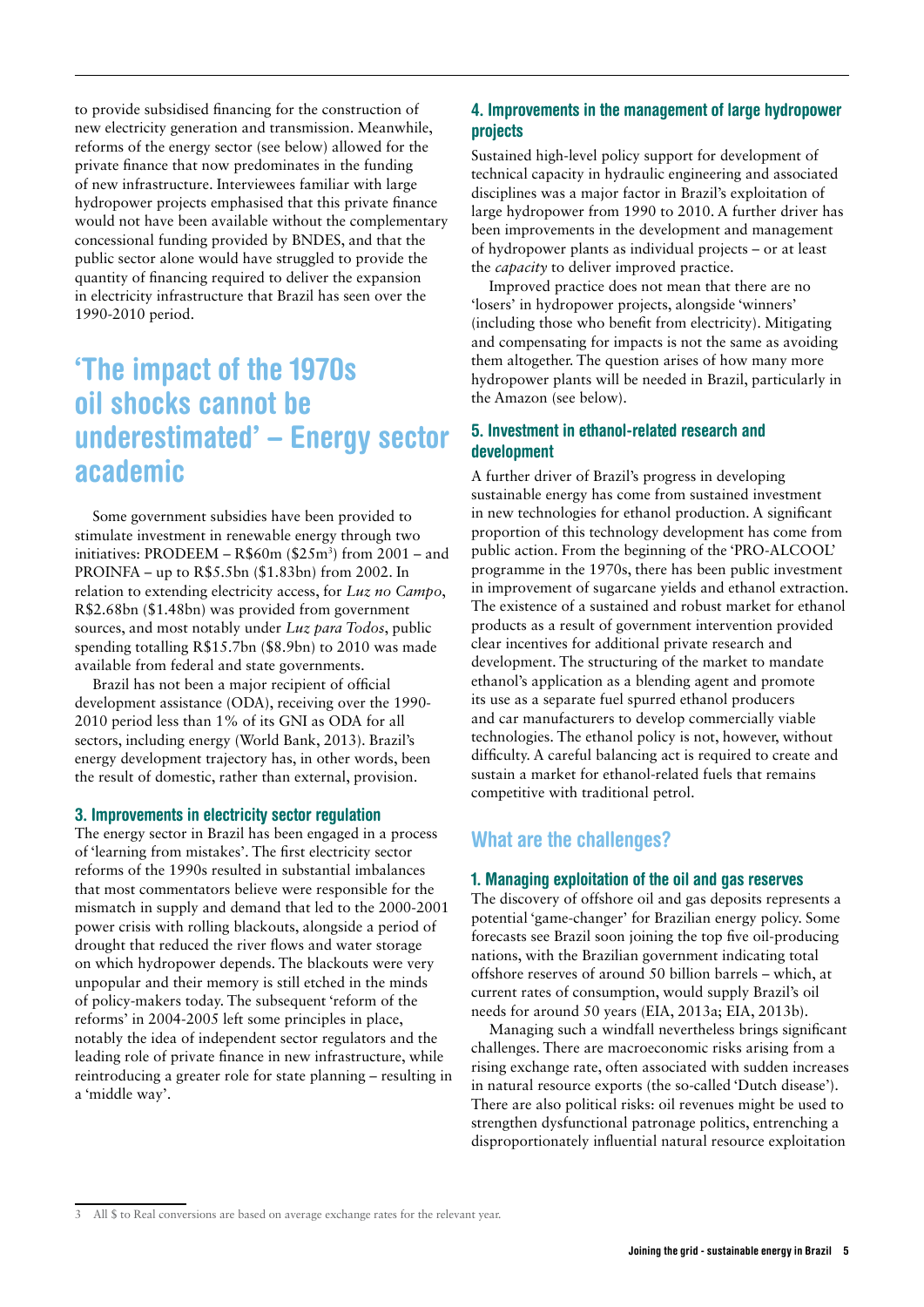

Works at the Santo Antônio hydroelectric plant at Porto Velho, Rondônia. Photo: © Divulgação Furnas

lobby; they might also be used to paper over the cracks of persistent social and economic problems rather than investing in long-term solutions (another form of the 'resource curse'). Further, as noted above, the development of these offshore fossil-fuel resources could jeopardise Brazil's record in low energy-related GHG emissions.

### 2. Maintaining long-term policy coherence and the independence of sector regulators

Since the reforms of the 1990s and the 're-reforms' of the 2000s, technical bodies – such as ANEEL, the national electricity regulator, ANP, the national petroleum regulator, and ONS, the national grid operator – have been assigned a leading role in implementing the government's energy policy objectives. Interviewees raised concerns regarding government policy decisions since 2010 that may undermine regulation. Examples were cited of regulatory decisions uninformed by technical advice, indicating a reduction of regulators' ability to independently oversee their respective areas. This suggests a risk that the energy and electricity sector may be increasingly subject to wider political influence, particularly in an election year.

### 3. Improving strategic planning for large hydropower

As noted above, hydropower's contribution to domestic electricity supply doubled in absolute terms between 1990 and 2010. Since then, the MME continues to advance a major programme of large hydropower development. In its plan for 2005 to 2030, the MME proposes 164 gigawatts (GW) as the country's 'exploitable, but as yet unrealised' hydropower potential. Of that 164 GW, 90% (or about 147 GW) is, it says, in the Amazon region. While the growth in demand for electricity in Brazil will require *some* large hydropower projects, the task will be to determine how many plants are needed, and where. Adding 164 GW would have the effect of more than doubling the total installed electricity generation capacity in Brazil – 121 GW in 2012, from all types of power station (EPE, 2013b). To what extent is the MME able to justify this big expansion? Is rising further up the list of the world's top energy producers/consumers seen, somehow, as an end in itself – a matter of national pride?4 Or, will the proposed 164 GW be key to security of the country's future energy supply – essential to 'keeping the lights on'?

To arrive at the answer to this '164 gigawatt question', the challenge for the Brazilian government is to develop a strategic planning process that provides for all relevant government agencies to be involved in approving major investment decisions and other stakeholders to be actively consulted. What such an alternative approach to decision-making in Brazil could look like is described in the separate ODI Discussion Paper *Advancing hydropower sustainability* that accompanies this report.

### 4. Managing demand while balancing supply from variable and intermittent sources

Brazil's policy-makers face the challenge – and opportunity – of managing demand more actively (i.e. reducing it), rather than unquestioningly building more supply to meet it. Grid managers, meanwhile, will face the challenge of ensuring continuity of electricity supply as the system moves towards increasing use of renewable electricity sources that are seasonal and/or intermittent in nature, such as wind or solar power. The combination of both these demands on a continental-sized grid represents a difficult and ongoing balancing act.

# 'The energy produced by Brazil is proportionate to its development. The two are intimately linked'  $-$  Construction engineer $5$

<sup>4</sup> The construction engineer cited below supports the Belo Monte project because of the contribution the future plant will make to the 'huge energy needs' of Brazil's economy. When completed, Belo Monte will have an installed capacity of over 11 GW – the third largest hydropower plant in the world, after Three Gorges in China and the Itaipú plant in Brazil/Paraguay at 14 GW. The website of the public company operating Itaipú refers to its 'gigantic' size. This prompts the question whether the 'huge' energy demands of Brazil are a product of 'big country' ambitions that sometimes extend towards excessive 'gigantism'. For the inhabitants of the Amazon region, this is certainly a huge issue. As well as citing the views of the construction engineer, Bourcier (2014) also refers to those who have argued against Belo Monte in terms of the 'protection for Brazil's indigenous people and preservation of the Amazon basin'. See the separate ODI Discussion Paper *Advancing hydropower sustainability* that accompanies this report.

This is a quotation in Bourcier (2014) from an engineer at the Belo Monte hydropower project.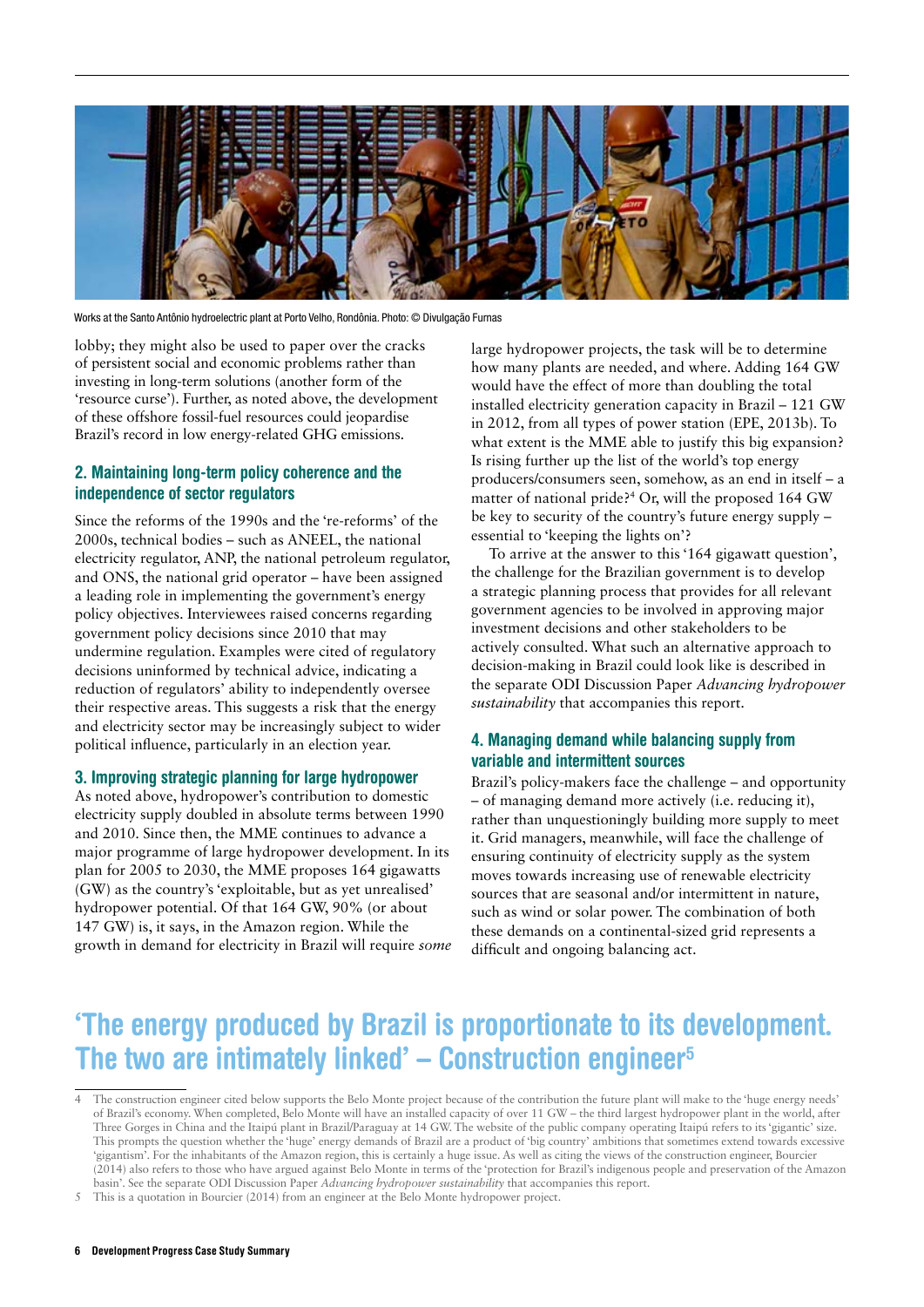# Lessons learned

The story of progress and setbacks in Brazilian energy policy and practice offers lessons for other countries.

- **• Establishing and maintaining a high-level policy consensus**. Governments may usefully take active steps to establish and maintain cooperation among key government ministries, major political parties and other stakeholders on the broad outlines of energy policy, including measures to expand electricity access to reach the most marginal and poor households. *How* this can be achieved will depend on the specificities of the political system, but could include interministerial consultation and dialogue on major energy policy decisions, and the establishment of independently-led 'longterm policy reviews' with representation from all sides of the political spectrum, as well as independent experts.
- **• Consolidating the regulatory system**. Other countries can learn from Brazil's experience of energy regulation in terms of striking the right balance between the state and the market. Brazil's energy and electricity regulatory environment moved over the 20 years on which this study has focused from a state-led to a much more market-driven system, and then back to a 'middle way' involving greater state-led planning but a mixed economy of provision.
- **• Planning for major infrastructure developments**. Governments should review their systems of strategic planning for major energy investment infrastructure, particularly for large projects such as hydropower plants. More open and transparent processes, as referred to above, can increase the political legitimacy of decisions taken.

# 'Despite its particular features, there are lessons for other countries in Brazil's experience' – International energy specialist



View of Recife by night. Photo: © Filipe Oliveira